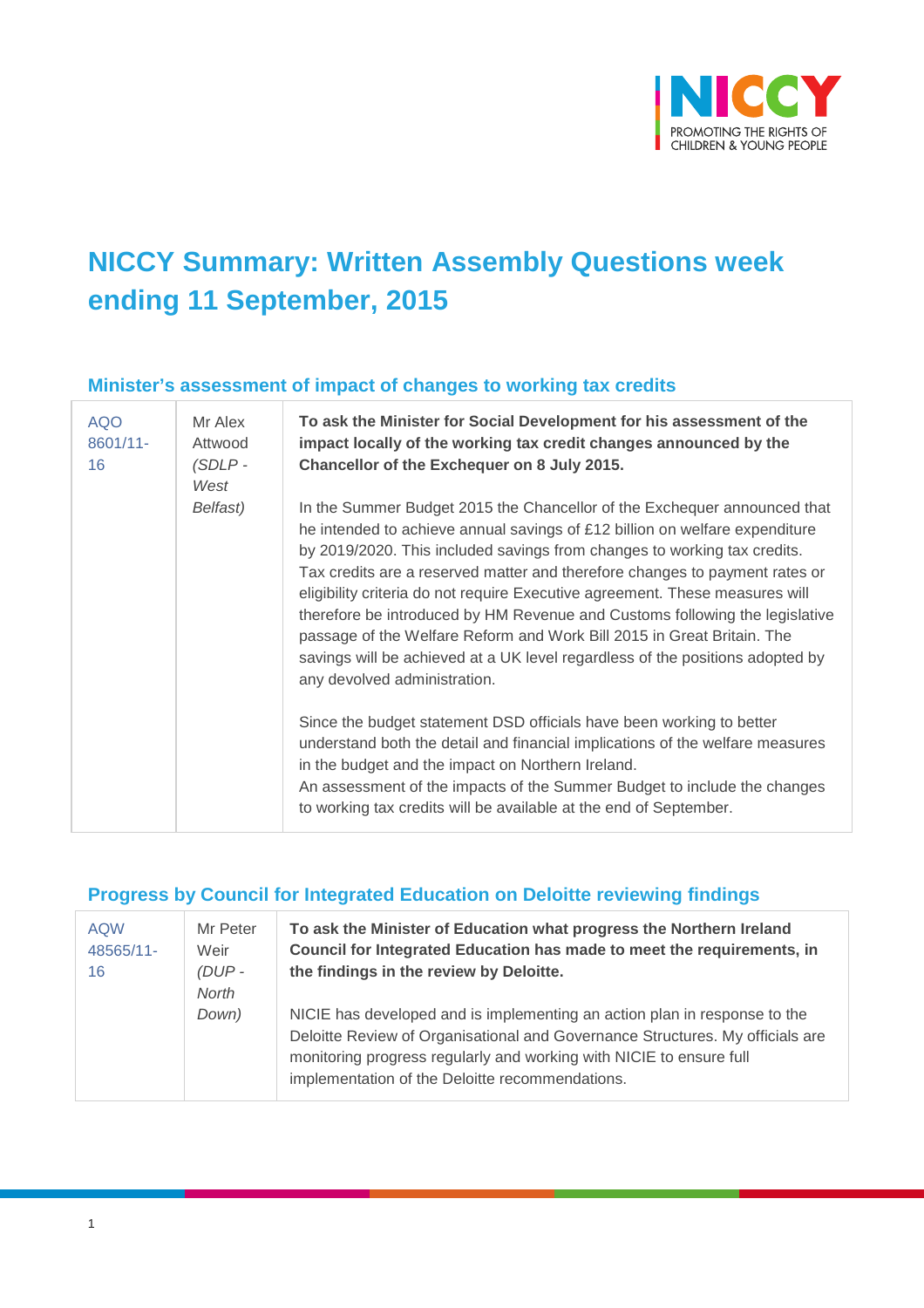

### **Number of secondary school children entitled and claiming free school meals**

| <b>AQW</b><br>48555/11-<br>16 | Mr Gary<br>Middleton<br>$(DUP -$<br>Foyle) |  | broken down by constituency.<br>constituency.<br>2014/15. | To ask the Minister of Education to detail the number of secondary<br>school children (i) entitled to; and (ii) claiming free school meals,<br>The following table details the number of post-primary pupils (i) entitled to<br>free school meals; and (ii) uptaking of free school meals broken down by<br>Table 1. Entitlement and uptake of free school meals by constituency, |                                              |  |
|-------------------------------|--------------------------------------------|--|-----------------------------------------------------------|-----------------------------------------------------------------------------------------------------------------------------------------------------------------------------------------------------------------------------------------------------------------------------------------------------------------------------------------------------------------------------------|----------------------------------------------|--|
|                               |                                            |  | <b>Constituency</b>                                       | <b>Entitled to Free</b><br><b>School Meals</b>                                                                                                                                                                                                                                                                                                                                    | <b>Uptake of Free</b><br><b>School Meals</b> |  |
|                               |                                            |  | <b>Belfast East</b>                                       | 870                                                                                                                                                                                                                                                                                                                                                                               | 662                                          |  |
|                               |                                            |  | <b>Belfast North</b>                                      | 3,702                                                                                                                                                                                                                                                                                                                                                                             | 2,682                                        |  |
|                               |                                            |  | <b>Belfast South</b>                                      | 1,671                                                                                                                                                                                                                                                                                                                                                                             | 1,282                                        |  |
|                               |                                            |  | <b>Belfast West</b>                                       | 3,993                                                                                                                                                                                                                                                                                                                                                                             | 2,996                                        |  |
|                               |                                            |  | East Antrim                                               | 1,217                                                                                                                                                                                                                                                                                                                                                                             | 898                                          |  |
|                               |                                            |  | East Derry                                                | 1,958                                                                                                                                                                                                                                                                                                                                                                             | 1,558                                        |  |
|                               |                                            |  | Fermanagh and<br>South Tyrone                             | 2,363                                                                                                                                                                                                                                                                                                                                                                             | 1,972                                        |  |
|                               |                                            |  | Foyle                                                     | 3,651                                                                                                                                                                                                                                                                                                                                                                             | 2,945                                        |  |
|                               |                                            |  | Lagan Valley                                              | 975                                                                                                                                                                                                                                                                                                                                                                               | 611                                          |  |
|                               |                                            |  | Mid Ulster                                                | 2,044                                                                                                                                                                                                                                                                                                                                                                             | 1,704                                        |  |
|                               |                                            |  | Newry and Armagh                                          | 2,984                                                                                                                                                                                                                                                                                                                                                                             | 2,379                                        |  |
|                               |                                            |  | North Antrim                                              | 1,890                                                                                                                                                                                                                                                                                                                                                                             | 1,505                                        |  |
|                               |                                            |  | North Down                                                | 950                                                                                                                                                                                                                                                                                                                                                                               | 686                                          |  |
|                               |                                            |  | South Antrim                                              | 654                                                                                                                                                                                                                                                                                                                                                                               | 459                                          |  |
|                               |                                            |  | South Down                                                | 2,136                                                                                                                                                                                                                                                                                                                                                                             | 1,693                                        |  |
|                               |                                            |  | Strangford                                                | 1,404                                                                                                                                                                                                                                                                                                                                                                             | 1,021                                        |  |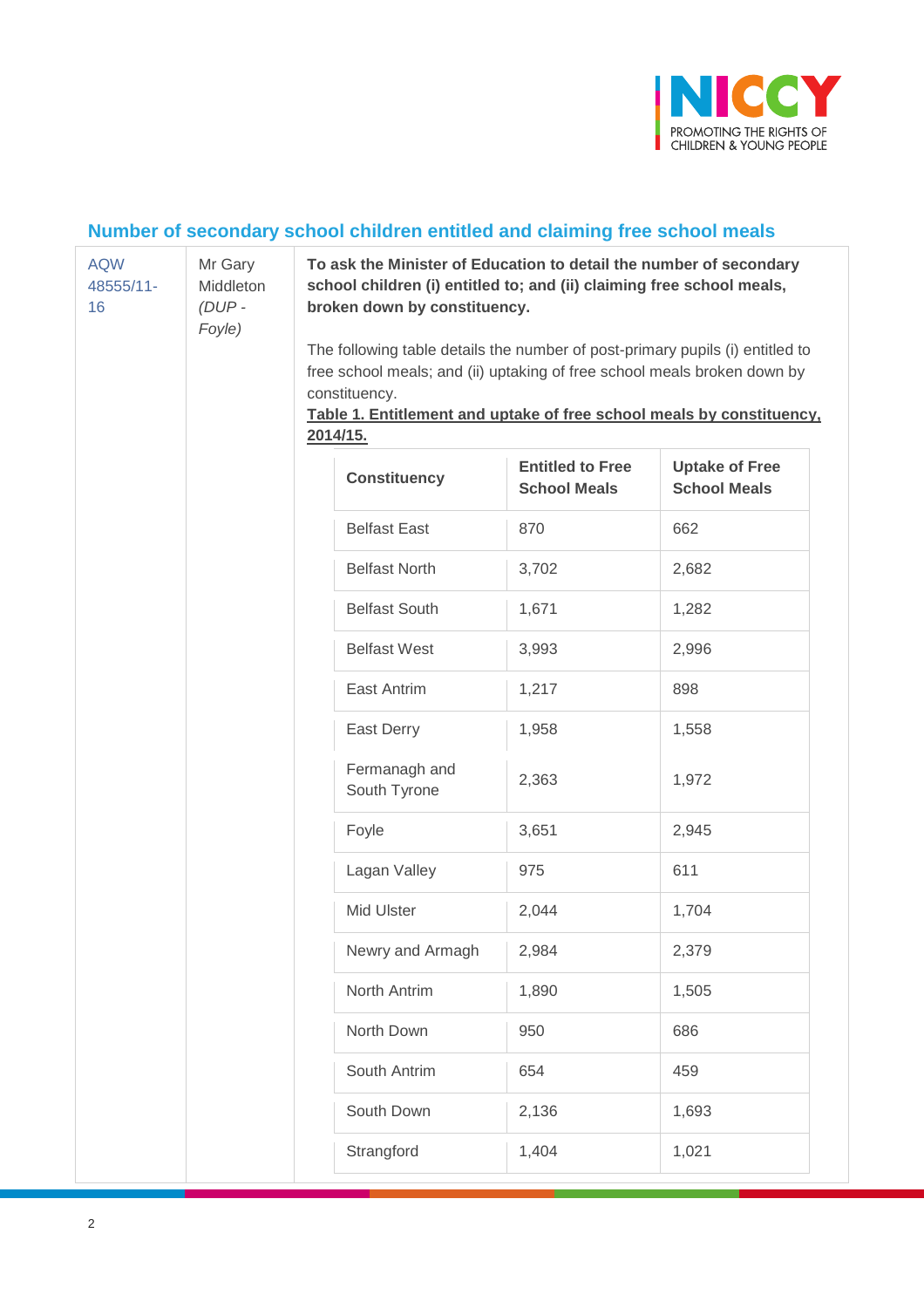

| Upper Bann                                                                                  | 2,121  | 1,749  |
|---------------------------------------------------------------------------------------------|--------|--------|
|                                                                                             |        |        |
| West Tyrone                                                                                 | 2,653  | 2,168  |
| <b>Total</b>                                                                                | 37,236 | 28,970 |
| Entitlement source: School census, 2014/15.<br>Uptake source: School meals census, 2014/15. |        |        |

### **Department guidance on intake to integrated schools**

| <b>AQW</b><br>48526/11-<br>16 | Mr Peter<br>Weir<br>$(DUP -$<br>North | To ask the Minister of Education what guidance or requirements his<br>Department gives to schools with Integrated status on the mix of<br>community background in relation to pupil intake.                                                                                                                                                                                                                                                              |
|-------------------------------|---------------------------------------|----------------------------------------------------------------------------------------------------------------------------------------------------------------------------------------------------------------------------------------------------------------------------------------------------------------------------------------------------------------------------------------------------------------------------------------------------------|
|                               | Down)                                 | Schools transforming to integrated status are expected to demonstrate the<br>ability to achieve a minimum of ten per cent of their intake from the minority<br>tradition within the school's enrolment, working towards achieving a minimum<br>of thirty per cent in the longer term.<br>A new grant-aided integrated school should aim to attract thirty percent of its<br>pupils from the minority community in the area where the school is situated. |

### **'Inescapable' budget pressures face by Department of Education**

| <b>AQW</b><br>48514/11-<br>16 | Mr Samuel<br>Gardiner<br><b>MBE</b><br>(UUP - Upper<br>Bann) | 2015-16 document, published on 26 November 2014, details the<br>inescapable pressures faced by my Department in 2015-16. | To ask the Minister of Education to detail the scale of each of the<br>2015/16 inescapable budgetary pressures faced by his Department.<br>The table below which was included in my Department's Draft Budget |      |
|-------------------------------|--------------------------------------------------------------|--------------------------------------------------------------------------------------------------------------------------|---------------------------------------------------------------------------------------------------------------------------------------------------------------------------------------------------------------|------|
|                               |                                                              |                                                                                                                          |                                                                                                                                                                                                               | £m   |
|                               |                                                              |                                                                                                                          | Annual increase in staff pay costs                                                                                                                                                                            | 28.0 |
|                               |                                                              |                                                                                                                          | <b>EA Block Grant: Special Education Needs pressures</b>                                                                                                                                                      | 10.0 |
|                               |                                                              |                                                                                                                          | Aggregated Schools Budget: Targeting Social Needs<br>funding                                                                                                                                                  | 10.0 |
|                               |                                                              |                                                                                                                          | Non pay inflationary pressures                                                                                                                                                                                | 7.2  |
|                               |                                                              |                                                                                                                          | Furniture & equipment: New Major works                                                                                                                                                                        | 4.0  |
|                               |                                                              |                                                                                                                          | <b>CCEA: Revision of GCSE specifications</b>                                                                                                                                                                  | 3.2  |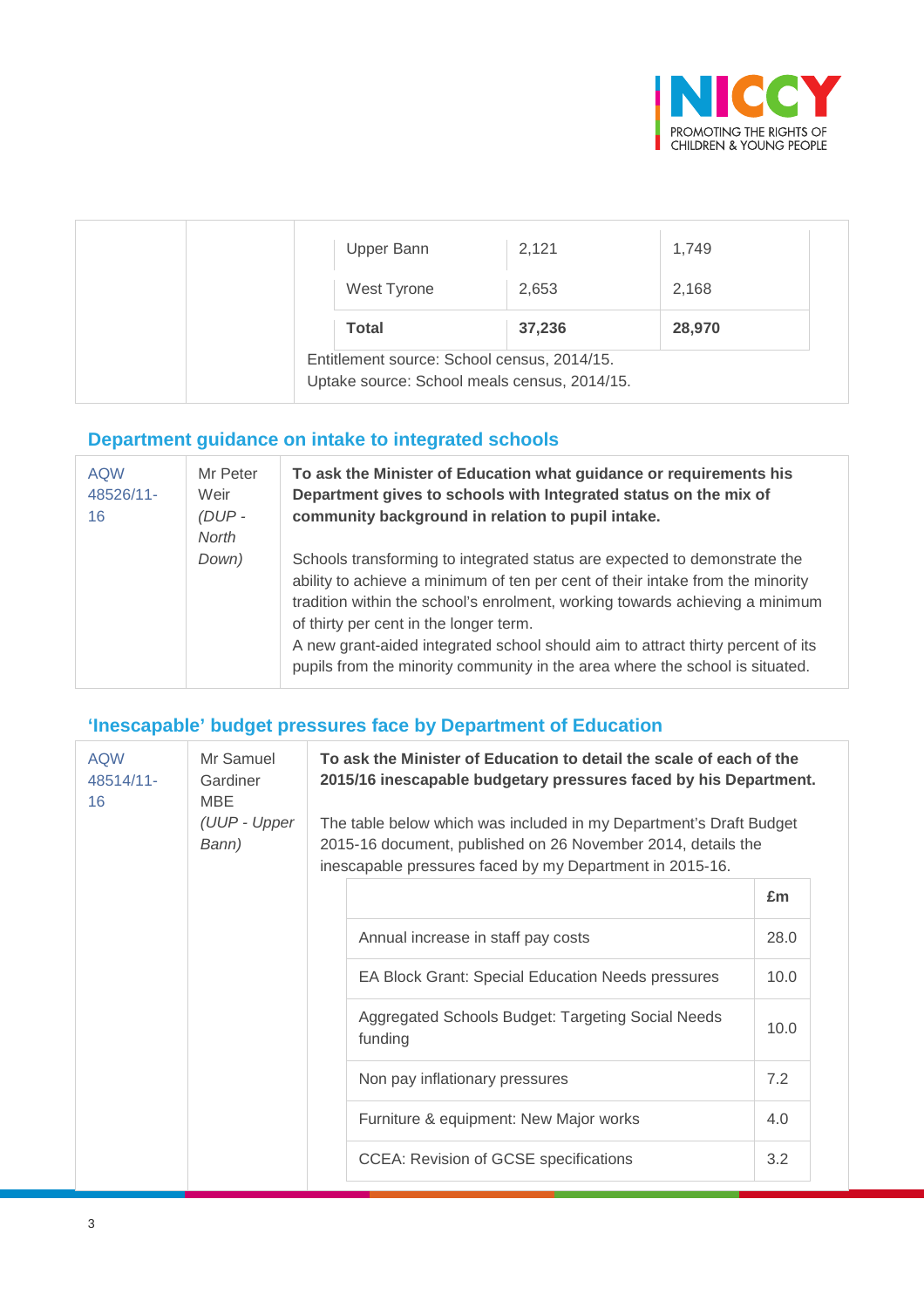

| Free School Meal Entitlement: post primary       | 2.0  |
|--------------------------------------------------|------|
| Special Education Needs: Roll out of Early Years | 1.4  |
| Other                                            | 2.3  |
| <b>Total</b>                                     | 68.1 |

## **Number of children waiting for SEN statements**

| <b>AQW</b><br>Mr Fearghal<br>48379/11-<br><b>McKinney</b><br>$(SDLP -$<br>16<br>South<br>Belfast) |  | vears.                     | To ask the Minister of Education to detail the number of children<br>waiting on special educational needs (SEN) statutory statements,<br>broken down by Education Authority region, in each of the last three<br>The Education Authority (EA) has advised that the number of children<br>waiting on a statutory statement of special educational needs (SEN), as at 1<br>September 2015, broken down by Education Authority region, is as follows: |  |
|---------------------------------------------------------------------------------------------------|--|----------------------------|----------------------------------------------------------------------------------------------------------------------------------------------------------------------------------------------------------------------------------------------------------------------------------------------------------------------------------------------------------------------------------------------------------------------------------------------------|--|
|                                                                                                   |  | <b>EA</b> region           | Number*                                                                                                                                                                                                                                                                                                                                                                                                                                            |  |
|                                                                                                   |  | <b>Belfast</b>             | 80                                                                                                                                                                                                                                                                                                                                                                                                                                                 |  |
|                                                                                                   |  | North-east                 | 87                                                                                                                                                                                                                                                                                                                                                                                                                                                 |  |
|                                                                                                   |  | South-east                 | 134                                                                                                                                                                                                                                                                                                                                                                                                                                                |  |
|                                                                                                   |  | Southern                   | 160                                                                                                                                                                                                                                                                                                                                                                                                                                                |  |
|                                                                                                   |  | Western                    | 49                                                                                                                                                                                                                                                                                                                                                                                                                                                 |  |
|                                                                                                   |  | of SEN.<br>previous years. | * The number of children who have received a proposed statement of SEN<br>but who, as at 1 September 2015, had not yet received their final statement<br>The EA has advised that it is not possible to provide this information for                                                                                                                                                                                                                |  |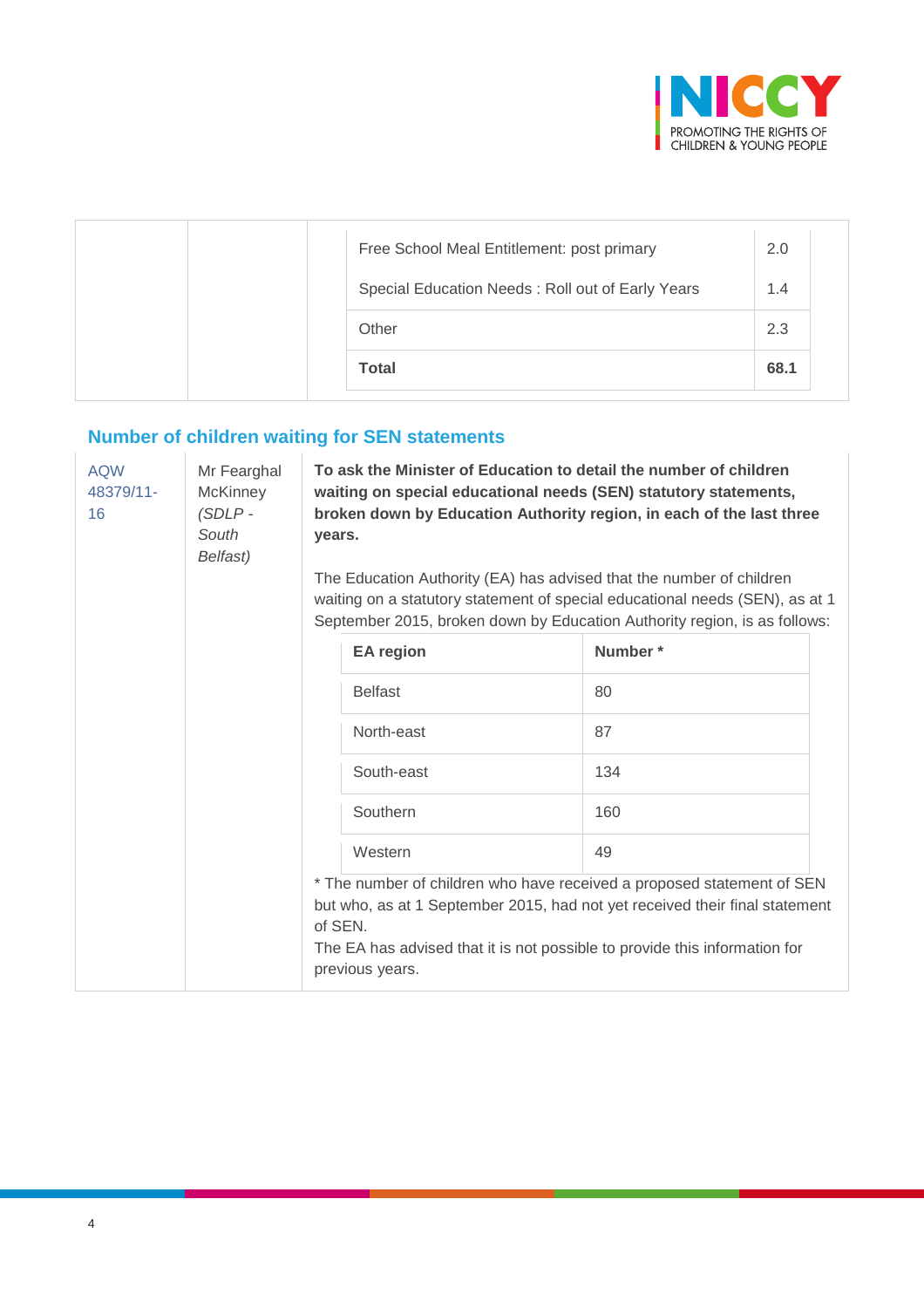

### **Number of Exceptional Circumstances Body approvals in last three years**

| <b>AQW</b><br>48364/11-<br>16 | Mr Robin<br>Swann<br>$(UUP -$<br>North<br>Antrim) | To ask the Minister of Education how many applications to the Exceptional<br>Circumstances Body were approved in each of the last three years,<br>including 2015 to date.<br>The following table sets out the number of applications made to the Exceptional |                                                                                                                                        |                                                                                                                                                                                                                                                           |  |  |
|-------------------------------|---------------------------------------------------|--------------------------------------------------------------------------------------------------------------------------------------------------------------------------------------------------------------------------------------------------------------|----------------------------------------------------------------------------------------------------------------------------------------|-----------------------------------------------------------------------------------------------------------------------------------------------------------------------------------------------------------------------------------------------------------|--|--|
|                               |                                                   | Circumstances Body in each of the last three reporting years, including the year<br>to date, and the number of these applications which were upheld by the Body.                                                                                             |                                                                                                                                        |                                                                                                                                                                                                                                                           |  |  |
|                               |                                                   | <b>Reporting</b><br>Period*                                                                                                                                                                                                                                  | <b>Applications</b><br>received                                                                                                        | <b>Applications</b><br>upheld                                                                                                                                                                                                                             |  |  |
|                               |                                                   | 25/05/13 to<br>31/05/14                                                                                                                                                                                                                                      | 114                                                                                                                                    | 29                                                                                                                                                                                                                                                        |  |  |
|                               |                                                   | 01/06/14 to<br>31/03/15                                                                                                                                                                                                                                      | 104                                                                                                                                    | 28                                                                                                                                                                                                                                                        |  |  |
|                               |                                                   | 01/04/15 to<br>03/09/15                                                                                                                                                                                                                                      | 103                                                                                                                                    | 29                                                                                                                                                                                                                                                        |  |  |
|                               |                                                   | <b>Total</b>                                                                                                                                                                                                                                                 | 321                                                                                                                                    | 86                                                                                                                                                                                                                                                        |  |  |
|                               |                                                   | transport/6-transfer-procedure.htm                                                                                                                                                                                                                           | in the Body's Annual Reports which are available online at<br>http://www.deni.gov.uk/index/schools-and-infrastructure-2/admission-and- | * Please note that, until 1 April 2015, the Body's reporting year did not align with<br>the financial year as a result of the Body beginning to operate on 1 June 2010.<br>Information on applications to the Exceptional Circumstances Body is published |  |  |

### **VE staff exit timings**

| <b>AQW</b><br>48522/11-16 | Mr Alex<br>Easton<br>(DUP-<br>North | To ask the Minister of Finance and Personnel, in light of finances being<br>released for a voluntary exit scheme for Civil Servants by the Secretary<br>of State, when will those who have been accepted be allowed to leave.                          |
|---------------------------|-------------------------------------|--------------------------------------------------------------------------------------------------------------------------------------------------------------------------------------------------------------------------------------------------------|
|                           | Down)                               | The first exit tranche of those who have accepted their conditional offer to<br>leave the NICS is due to occur on 30th September and those who accepted<br>their conditional offer to leave in the second tranche will exit at the end of<br>November. |
|                           |                                     | Executive colleagues were advised of the position on 7 September and an<br>update to all NICS staff was issued by the Head of the Civil Service also on 7<br>September.                                                                                |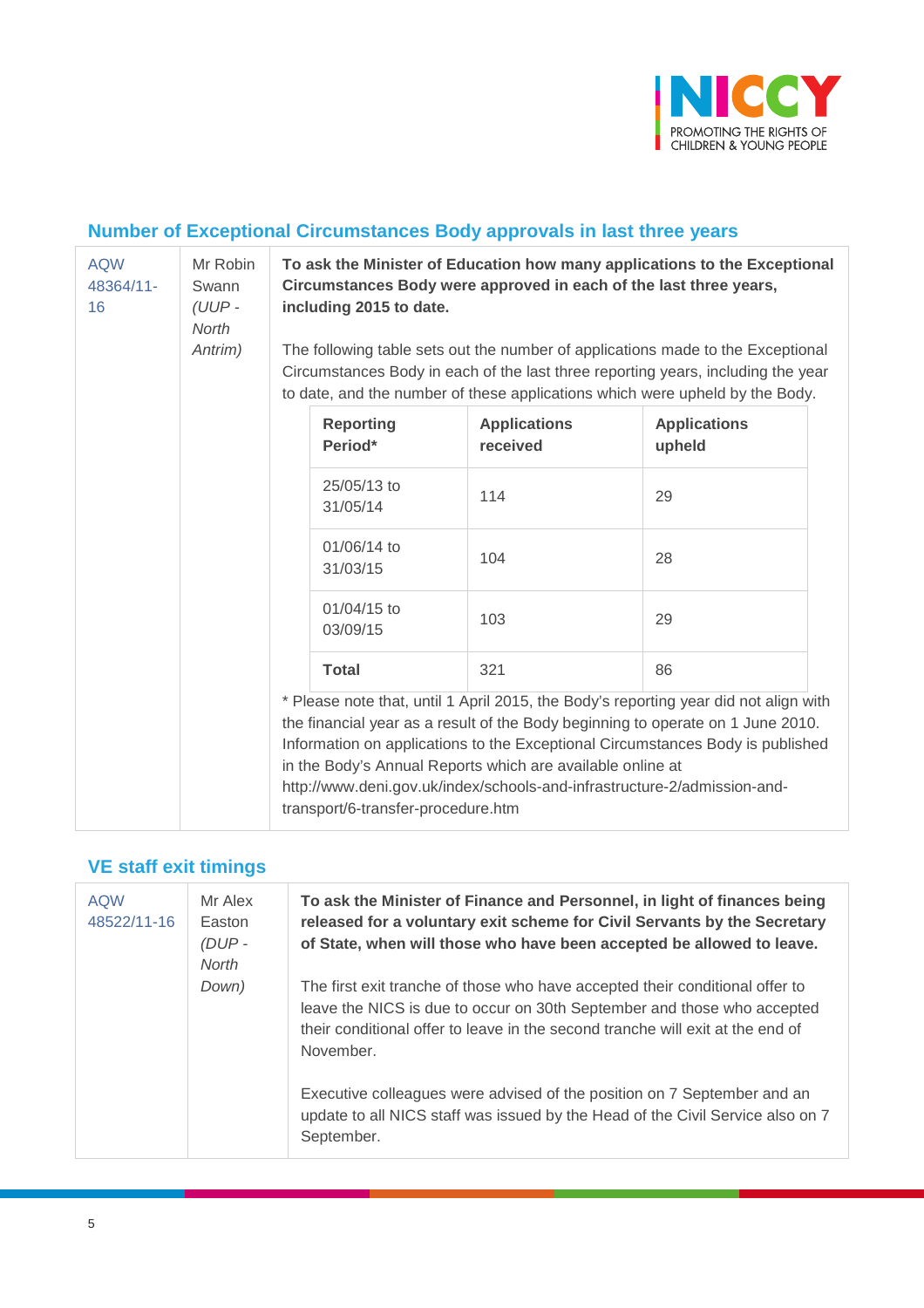

### **Update on Hidden Crime, Secret Pain strategy**

| <b>AQO</b><br>8576/11-<br>16 | Ms Megan<br>Fearon<br>$(SF -$<br>Newry and<br>Armagh) | To ask the Minister of Justice for an update on the Hidden Crime, Secret<br>Pain strategy on tackling sexual violence and abuse.                                                                                                                                                                                                                                                                                                                                                                                                                                               |
|------------------------------|-------------------------------------------------------|--------------------------------------------------------------------------------------------------------------------------------------------------------------------------------------------------------------------------------------------------------------------------------------------------------------------------------------------------------------------------------------------------------------------------------------------------------------------------------------------------------------------------------------------------------------------------------|
|                              |                                                       | There have been significant achievements since the publication of the<br>'Tackling Sexual Violence and Abuse' strategy in 2008.<br>A key success has been the establishment of 'The Rowan' Sexual Assault<br>Referral Centre in May 2013. The centre offers a range of services and support<br>to victims of sexual violence. I have no doubt the excellent work of the centre<br>has contributed to an increase in reported sexual crimes.                                                                                                                                    |
|                              |                                                       | Since the publication of the strategy, there has been a public campaign to<br>generate awareness, and an anti-rape campaign in universities and colleges. A<br>handbook of information, help and support has also been published for adult<br>victims of rape and sexual assault. These campaigns are widely recognised to<br>increase the reporting of these crimes.                                                                                                                                                                                                          |
|                              |                                                       | In September 2013 the domestic violence helpline was expanded to respond to<br>the needs of victims of sexual violence and abuse.                                                                                                                                                                                                                                                                                                                                                                                                                                              |
|                              |                                                       | Public Protection Arrangements have also been introduced in Northern Ireland,<br>to enhance the management of risk posed by certain sexual and violent<br>offenders. This will be strengthened further by added protections emerging<br>from the Justice Act (Northern Ireland) 2015, such as, the arrangements for<br>Child Protection Disclosure and Violent Offences Prevention Orders.                                                                                                                                                                                     |
|                              |                                                       | A new victim of crime information leaflet and a Victim Charter have been<br>published. The Charter will be put on a statutory footing in November.<br>In addition, the Stopping Domestic and Sexual Violence and Abuse strategy,<br>which is now finalised, sets out what the two departments and our partners aim<br>to do to tackle domestic and sexual violence in the future. As the Member will<br>appreciate, significant consideration continues to be given to how we can<br>maximise and prioritise the limited resources we have to deliver against the<br>strategy. |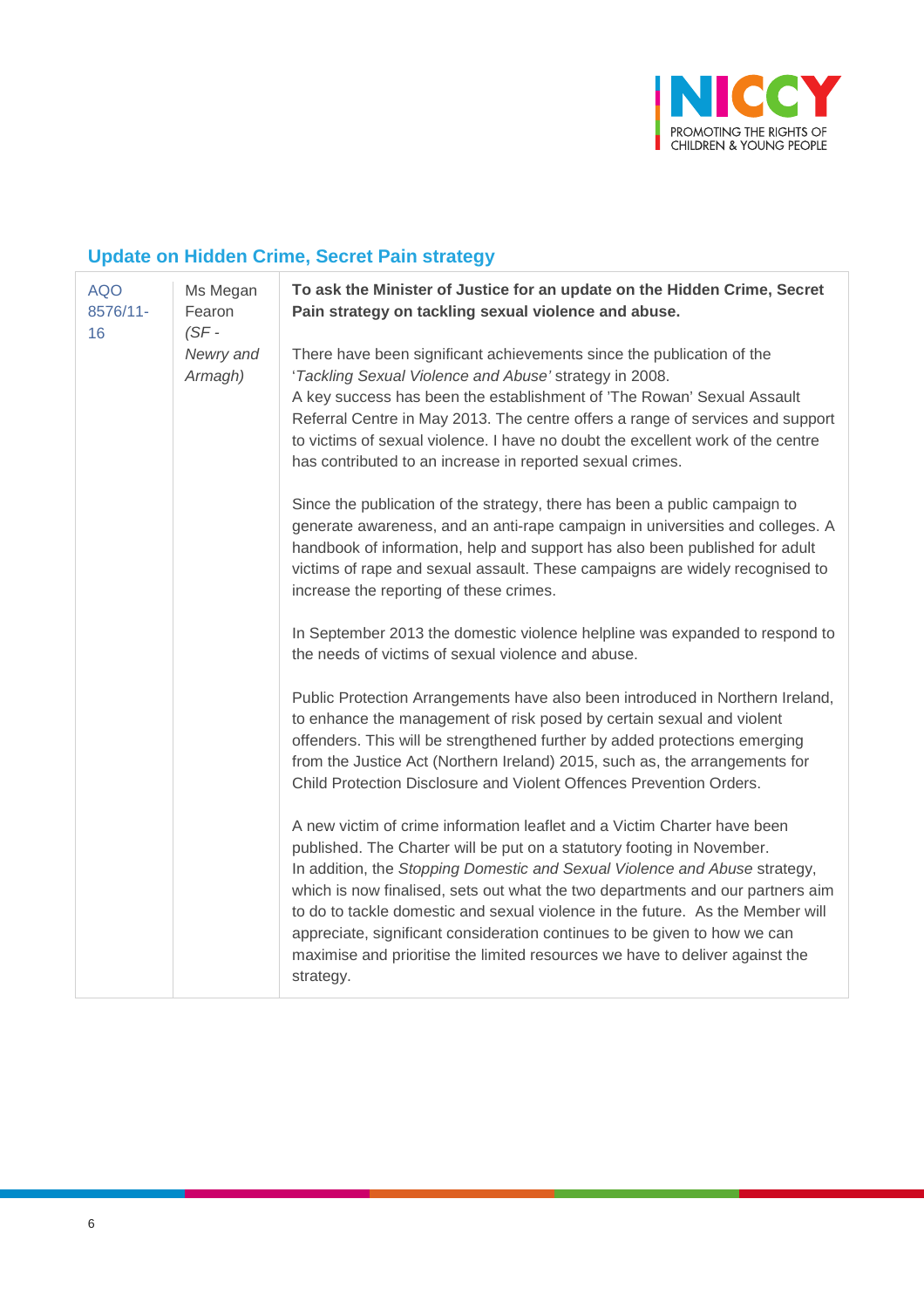

### **Waiting times for enhanced Access NI clearance**

| <b>AQW</b><br>Mr Jim<br>48402/11-<br><b>Allister</b><br>(TUV -<br>16<br>North<br>Antrim) |                                                                                                 | To ask the Minister of Justice what is the average waiting time for<br>enhanced clearance through Access NI; and what steps are being taken<br>to address any delays.                                                                                                                                                                                                                                                                                                                                                                                                                                                                                                                                           |
|------------------------------------------------------------------------------------------|-------------------------------------------------------------------------------------------------|-----------------------------------------------------------------------------------------------------------------------------------------------------------------------------------------------------------------------------------------------------------------------------------------------------------------------------------------------------------------------------------------------------------------------------------------------------------------------------------------------------------------------------------------------------------------------------------------------------------------------------------------------------------------------------------------------------------------|
|                                                                                          | In July 2015, the average time taken to issue certificates for enhanced checks<br>was six days. |                                                                                                                                                                                                                                                                                                                                                                                                                                                                                                                                                                                                                                                                                                                 |
|                                                                                          |                                                                                                 | At present, where an application for an enhanced check is received on-line and<br>the individual has no criminal record, or police have no information about that<br>individual, these certificates are being issued on the day after receipt of the<br>application. However, approximately 28% of enhanced applications must, under<br>the legislation, be forwarded to PSNI (or other police services as appropriate)<br>for consideration. These cases take longer to process. Even with this added<br>process, over 96% of the enhanced applications received by AccessNI in July<br>were returned within 28 calendar days. This exceeded the published target of<br>returning 90% of cases within 28 days. |
|                                                                                          |                                                                                                 | There is, however, a backlog of applications under consideration by the PSNI.<br>At present, 590 cases have been with the PSNI for a period of 60 days or more,<br>a reduction from 798 two months earlier, as a result of measures put in place to<br>reduce this backlog. My officials continue to work with PSNI at senior levels to<br>ensure this improvement is sustained.                                                                                                                                                                                                                                                                                                                                |

### **Progress on improving community safety by tackling anti-social behaviour**

| <b>AQW</b><br>48330/11-<br>16 | Mr Neil<br>Somerville<br>(UUP-<br>Fermanagh<br>and South<br>Tyrone) | To ask the Minister of Justice what progress has been made to meet<br>the Programme for Government 11-15 commitment to improve<br>community safety by tackling anti-social behaviour.                                                                                                                                                                                                                 |
|-------------------------------|---------------------------------------------------------------------|-------------------------------------------------------------------------------------------------------------------------------------------------------------------------------------------------------------------------------------------------------------------------------------------------------------------------------------------------------------------------------------------------------|
|                               |                                                                     | An update on the progress made by my Department in relation to<br>Programme for Government commitment 56 (to improve community safety<br>by tackling anti-social behaviour) is available online:<br>http://www.northernireland.gov.uk                                                                                                                                                                 |
|                               |                                                                     | Click on Work Of The Executive, and then click on Programme for<br>Government, Budget and Economic Strategy. Click on Programme for<br>Government, then under the heading Programme for Government 2011 -<br>2015 click on the Programme for Government 2011-15 - Strategic Online<br>Report. Finally, click on Priority 3: Protecting Our People, the Environment<br>and Creating Safer Communities. |
|                               |                                                                     | This Programme for Government commitment is being delivered through<br>the Community Safety Strategy. Annual progress reports on the delivery of                                                                                                                                                                                                                                                      |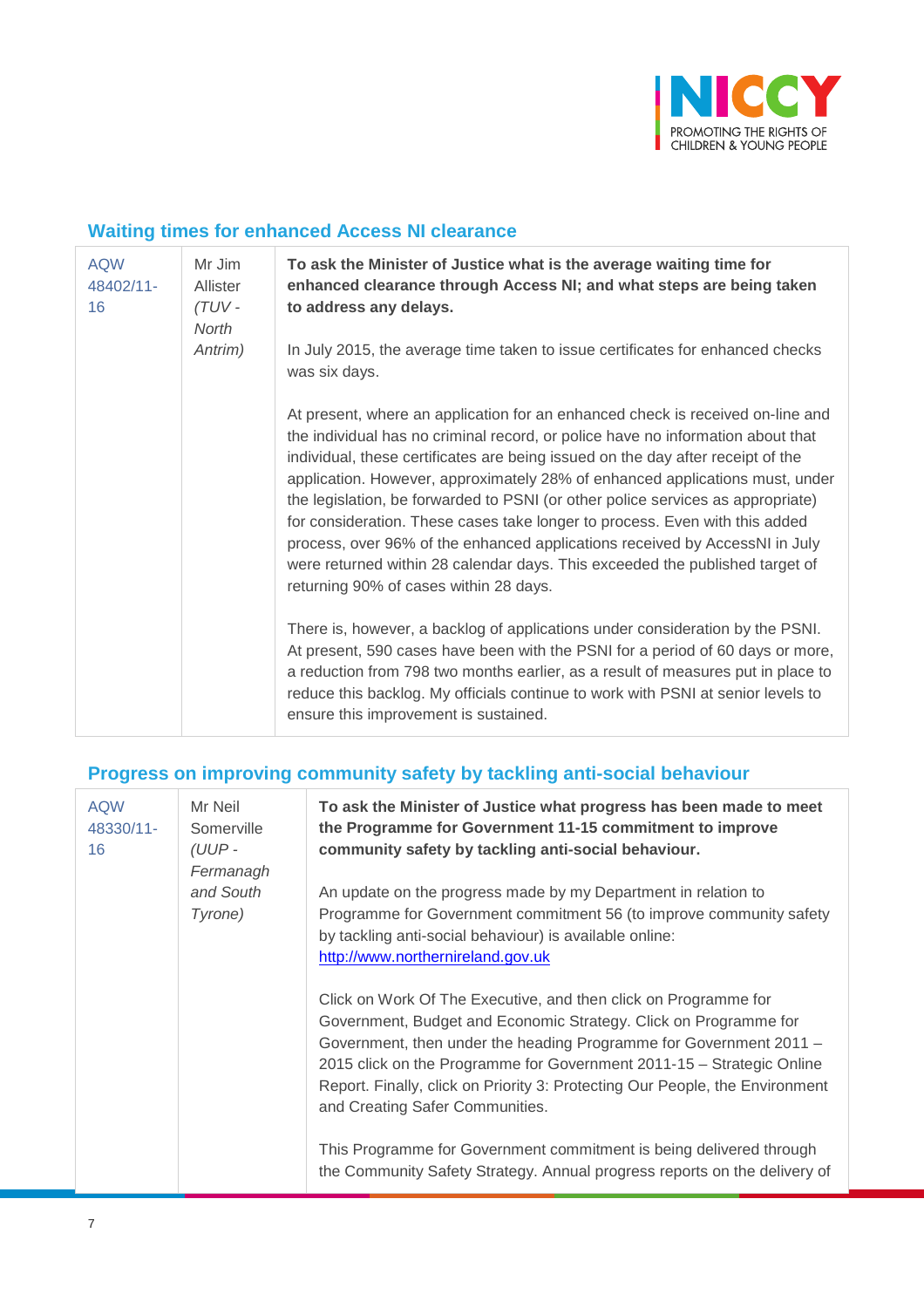

| the Strategy are made available to the Justice Committee and a copy of<br>the relevant progress report is available on the Department of Justice<br>website at the following address:                                                                                                                                                                 |
|-------------------------------------------------------------------------------------------------------------------------------------------------------------------------------------------------------------------------------------------------------------------------------------------------------------------------------------------------------|
| http://www.dojni.gov.uk                                                                                                                                                                                                                                                                                                                               |
| On the right hand side click on Publications. Under Categories click on<br>Policing & Community Safety, then click on Community Safety. Click on<br>Reviews, Strategies, Action Plans. Click on Community Safety Strategy<br>Progress Report February 2015. Click on the Anti-Social Behaviour -<br>Report for Justice Committee - February 2015 PDF. |

## **Communicating change in child car seats law**

| <b>AQW</b><br>48279/11-<br>16 | Mrs Judith<br>Cochrane<br>$(APNI -$<br>East<br>Belfast) | To ask the Minister of the Environment, following the change in the law<br>regarding child car seats, whether there is a communication strategy in<br>place to ensure parents are aware of the changes and how it will affect<br>them.                                                                                                                                                                                                                                                                                                                                                                                                                                        |
|-------------------------------|---------------------------------------------------------|-------------------------------------------------------------------------------------------------------------------------------------------------------------------------------------------------------------------------------------------------------------------------------------------------------------------------------------------------------------------------------------------------------------------------------------------------------------------------------------------------------------------------------------------------------------------------------------------------------------------------------------------------------------------------------|
|                               |                                                         | On 20 April 2015, Northern Ireland domestic legislation was changed to<br>recognise a new 'i-Size'safety standard for child restraints. A key feature of<br>the new standard is that seats are secured into anchorage points that have<br>been fitted by the manufacturer into the structure of the vehicle.<br>In order to raise awareness of the new 'i-Size' standard, my Department<br>issued a press release which announced the new legislation and alerted<br>parents to related question and answer material published on the NI Direct<br>website. The Department also highlighted the new standard on its road safety<br>social media page, Share the Road to Zero. |
|                               |                                                         | It is important to state that not all cars are fitted with i-Size anchorage points -<br>although it is now mandatory for new cars. For this reason other car seats,<br>which are secured using the adult seat belt, remain perfectly legal. Retailers<br>will continue to stock a range of car seats and will be able to advise parents<br>as to which seats are suitable - taking account of both their vehicle and the<br>height and weight of their child.                                                                                                                                                                                                                 |
|                               |                                                         | Current road safety social media focuses on 'Back to School' and highlights<br>child safety. An important part of these communications will be ensuring that<br>children are properly protected as they travel in cars. The Department's road<br>safety officers remain available to answer queries from parents should the<br>need arise.                                                                                                                                                                                                                                                                                                                                    |
|                               |                                                         | Officials will continue to monitor social media regarding this issue. Where<br>appropriate, social media users will be directed to the relevant page on NI                                                                                                                                                                                                                                                                                                                                                                                                                                                                                                                    |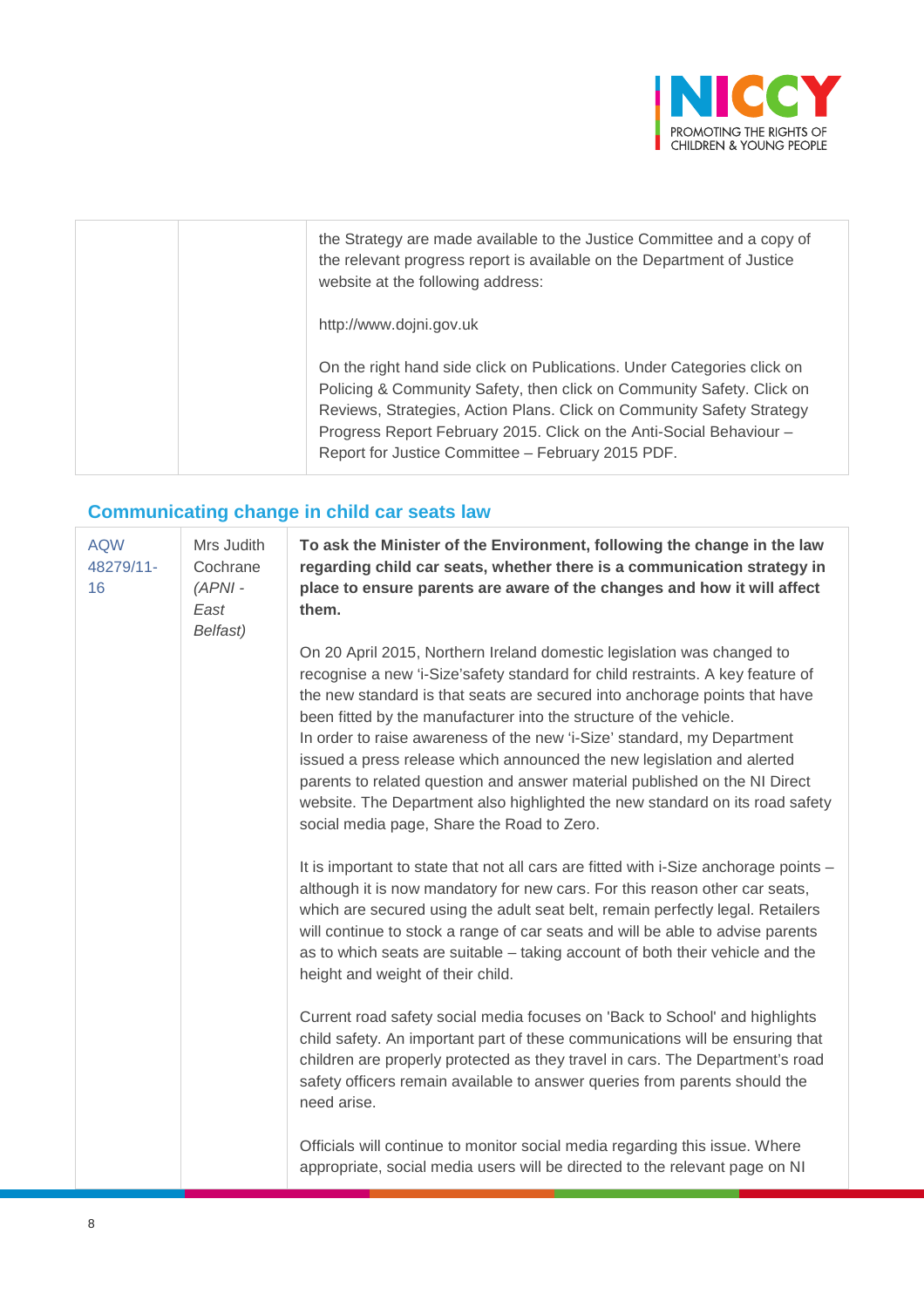

|  | Direct. Through NI Direct, parents can access a number of websites which<br>provide a range of very useful information on the purchase and use of child<br>seats.                                                                                                                                                                                                               |
|--|---------------------------------------------------------------------------------------------------------------------------------------------------------------------------------------------------------------------------------------------------------------------------------------------------------------------------------------------------------------------------------|
|  | Finally, it is important to remember that every car seat must be properly fitted<br>and used if it is to be effective. Our overall priority is to improve not only the<br>use of child restraint systems but also the quality of that use. My Department<br>will continue to make the necessary information available to parents and other<br>users of child restraint systems. |

#### **Update on review into Enhancing Healthcare Services**

| Ms Claire    | To ask the Minister of Health, Social Services and Public Safety for an update on                                                                                                                                                                                                                                                                                                                                                |  |
|--------------|----------------------------------------------------------------------------------------------------------------------------------------------------------------------------------------------------------------------------------------------------------------------------------------------------------------------------------------------------------------------------------------------------------------------------------|--|
| Sugden       | the implementation of recommendations from his Department's review into                                                                                                                                                                                                                                                                                                                                                          |  |
| (IND - East  | Enhancing Healthcare Services for Children and Young People in Northern Ireland                                                                                                                                                                                                                                                                                                                                                  |  |
| Londonderry) | from Birth to 18 Years, since 2014.                                                                                                                                                                                                                                                                                                                                                                                              |  |
|              | As a result of the Review, the Department has drafted A Strategy for Paediatric<br>Healthcare Services Provided in Hospitals and in the Community in Northern Ireland<br>(2015-25). The Health and Social Care Board is currently finalising an implementation<br>plan, which will be published with the final Strategy document, subject to my approval. I<br>hope to be in a position to publish the Strategy later this year. |  |

#### **Future of Paediatric Gastroenterology at Altnagelvin hospital**

Ms Claire Sugden *(IND - East Londonderry)* **To ask the Minister of Health, Social Services and Public Safety to detail (i) any decisions that have been made on the future of Paediatric Gastroenterology services at Altnagelvin Hospital; and (ii) when these decisions were made.** 

Currently, paediatric gastroenterology is a tertiary service provided by the Belfast Trust at the Royal Belfast Hospital for Sick Children. At the 23rd June 2015, there were 41 children waiting for an outpatient appointment and 215 children waiting for an endoscopy inpatient procedure within the paediatric gastroenterology service.

In 2014/15, Belfast Trust took clinical responsibility for Western Trust area patients and established a centralised single waiting list for all children in Northern Ireland to ensure chronological management and equity of waiting times for children, irrespective of where they live. In September 2014, Belfast Trust commenced a bi-monthly outreach service to Altnagelvin Hospital to help support local access to outpatient services. A local paediatric gastroenterology network group was established in 2012, with a remit to standardise care, policies and procedures through NI and to improve communication links between the HSC Trusts.